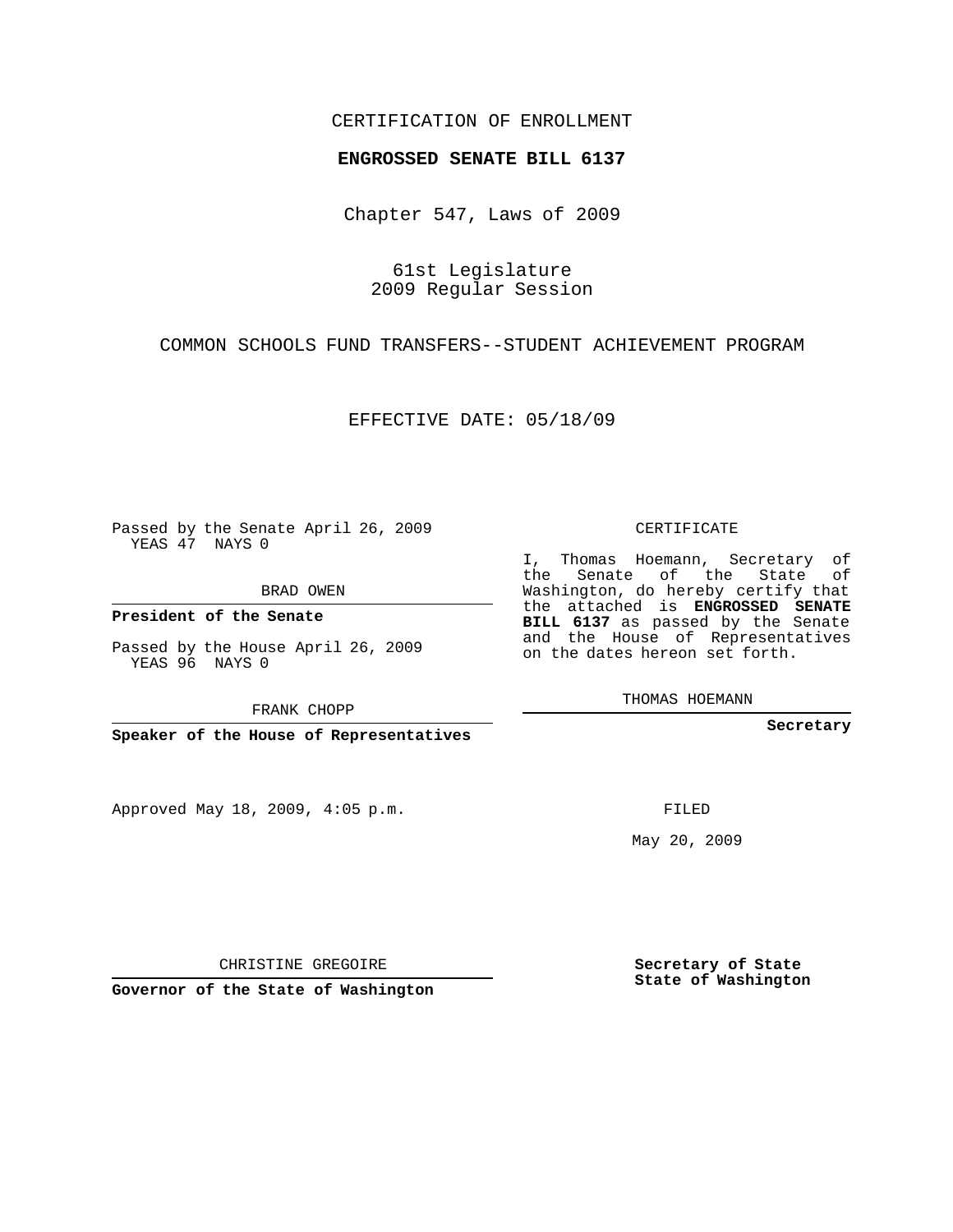## **ENGROSSED SENATE BILL 6137** \_\_\_\_\_\_\_\_\_\_\_\_\_\_\_\_\_\_\_\_\_\_\_\_\_\_\_\_\_\_\_\_\_\_\_\_\_\_\_\_\_\_\_\_\_

\_\_\_\_\_\_\_\_\_\_\_\_\_\_\_\_\_\_\_\_\_\_\_\_\_\_\_\_\_\_\_\_\_\_\_\_\_\_\_\_\_\_\_\_\_

Passed Legislature - 2009 Regular Session

**State of Washington 61st Legislature 2009 Regular Session By** Senator Prentice

Read first time 03/30/09. Referred to Committee on Ways & Means.

1 AN ACT Relating to common schools fund transfers during fiscal year 2 2009; amending 2008 c 329 s 516 (uncodified); and declaring an 3 emergency.

4 BE IT ENACTED BY THE LEGISLATURE OF THE STATE OF WASHINGTON:

 5 **Sec. 1.** 2008 c 329 s 516 (uncodified) is amended to read as 6 follows:

 **FOR THE SUPERINTENDENT OF PUBLIC INSTRUCTION.** (1) Appropriations made in this act to the office of superintendent of public instruction shall initially be allotted as required by this act. Subsequent allotment modifications shall not include transfers of moneys between sections of this act, except as expressly provided in subsection (2) of this section.

 (2) The appropriations to the office of the superintendent of public instruction in this act shall be expended for the programs and amounts specified in this act. However, after May 1, ((2008)) 2009, unless specifically prohibited by this act and after approval by the director of financial management, the superintendent of public 18 instruction may transfer state general fund and student achievement 19 fund appropriations for fiscal year ((2008)) 2009 among the following